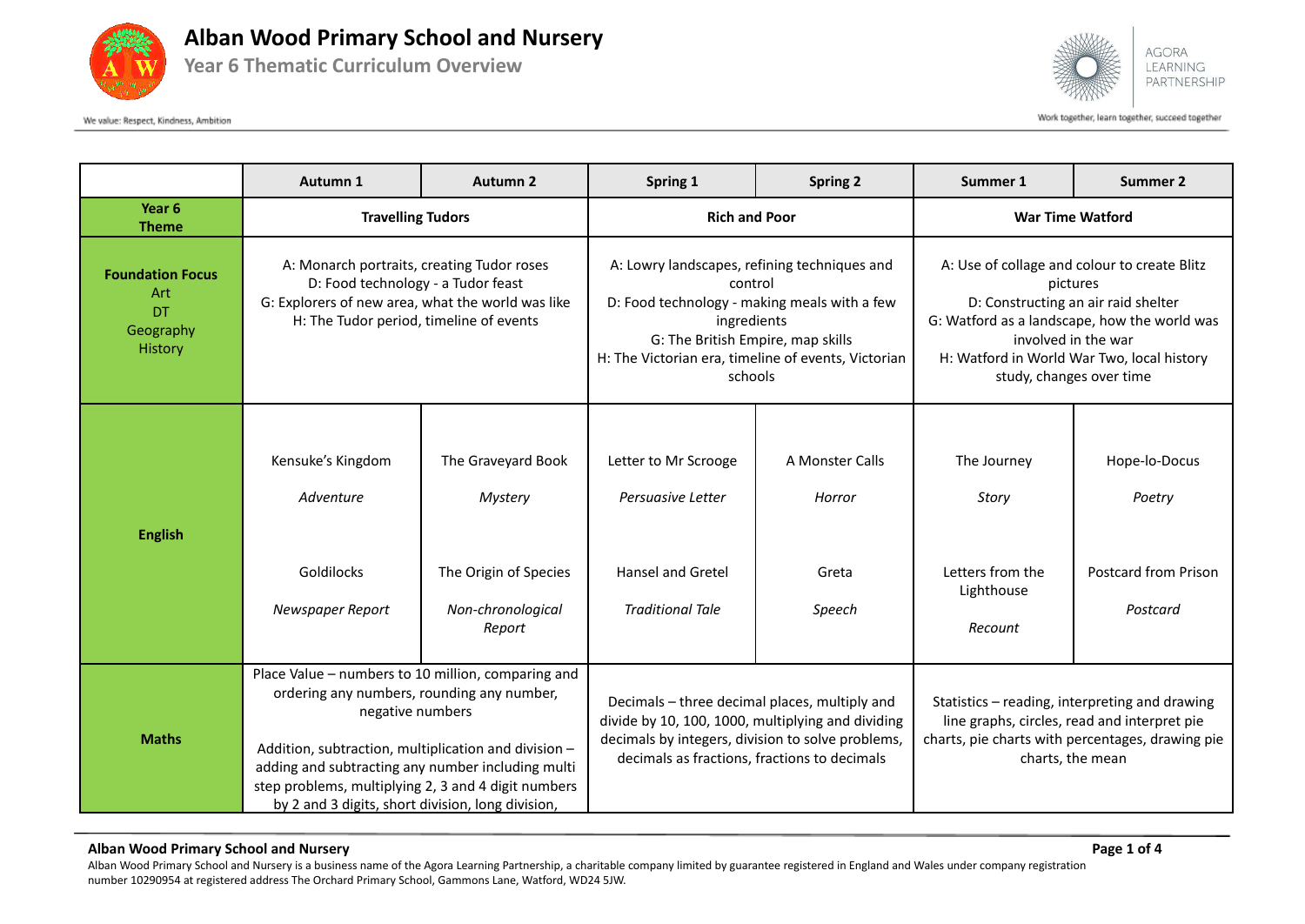

### **Alban Wood Primary School and Nursery**

**Year 6 Thematic Curriculum Overview**

We value: Respect, Kindness, Ambition



Work together, learn together, succeed together

| factors, common factors, common multiples, prime<br>numbers to 100, order of operations, mental<br>calculations and reasoning, reasoning from known<br>facts                                               | Percentages - fractions to percentages,<br>equivalent FDP, ordering FDP, percentage of<br>amounts, percentages of missing amounts                                             |  |
|------------------------------------------------------------------------------------------------------------------------------------------------------------------------------------------------------------|-------------------------------------------------------------------------------------------------------------------------------------------------------------------------------|--|
| Fractions - simplifying fractions, fractions on a<br>number line, comparing and ordering denominator<br>and numerator, adding and subtracting fractions<br>when denominators are not multiples, adding and | Algebra - Finding a rule 1 and 2 steps, forming<br>expressions, substitution, formulae, forming<br>equations, solving 1 step and 2 step equations,<br>finding pairs of values |  |
| subtraction fractions<br>Position and direction – the first quadrant, four<br>quadrants, translations, reflections                                                                                         | Converting units - metric measures, converting<br>metric measures, calculating with metric<br>measures, miles and kilometres, imperial<br>measures                            |  |
|                                                                                                                                                                                                            | Perimeter, area and volume - area and<br>perimeter, area of a triangle, area of a<br>parallelogram, volume and counting cubes,<br>volume of a cuboid                          |  |
|                                                                                                                                                                                                            | Ratio – use ration language, ratio and fractions,<br>calculating ratio, using and calculating scale<br>factors                                                                |  |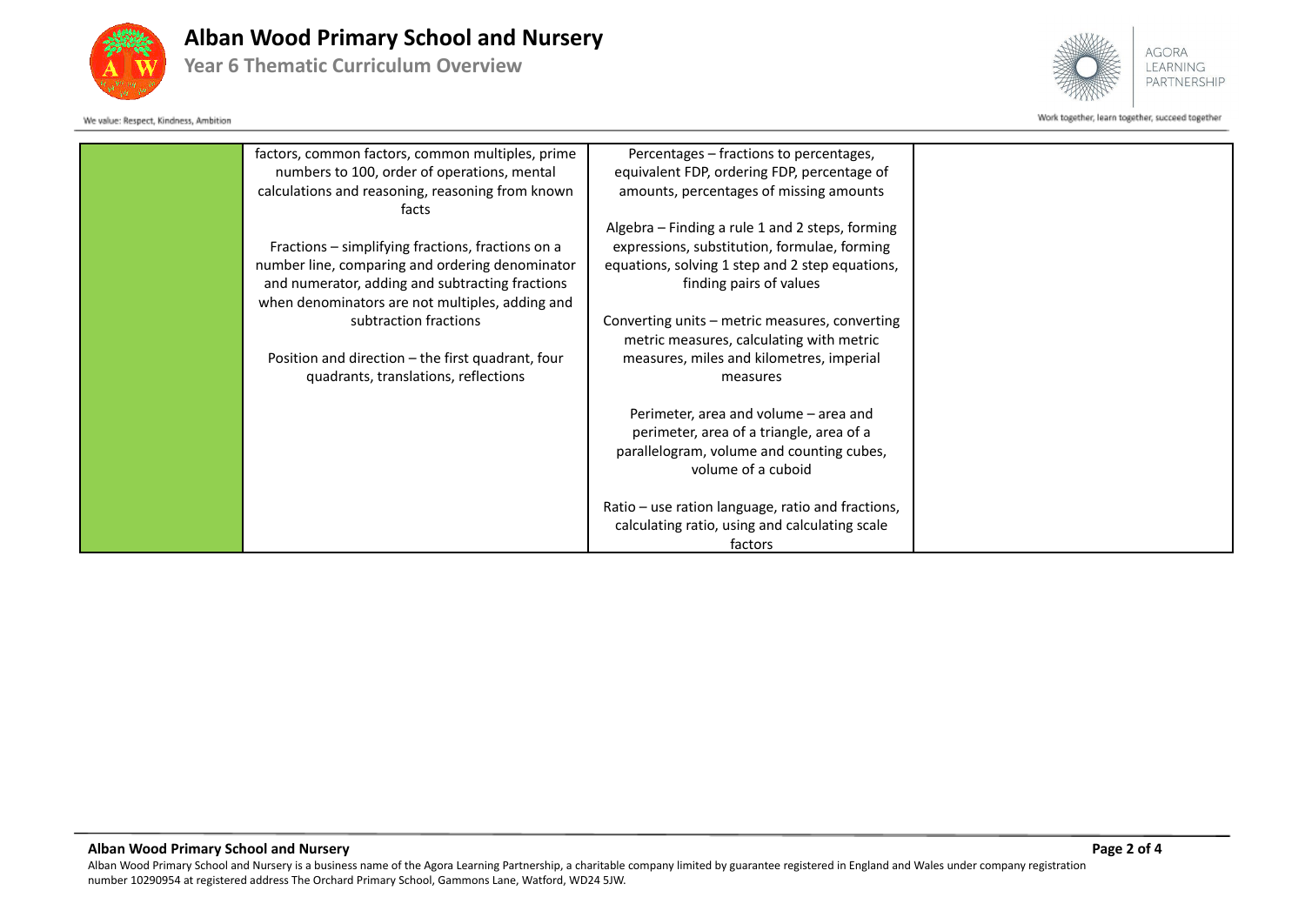

## **Alban Wood Primary School and Nursery**

**Year 6 Thematic Curriculum Overview**





Work together, learn together, succeed together

|                | Autumn 1                                                                                                                                                                                                                                                                                     | Autumn 2                       | Spring 1                                                                          | <b>Spring 2</b>   | Summer 1                                                                                                                                                                                                                                                                                            | Summer 2           |
|----------------|----------------------------------------------------------------------------------------------------------------------------------------------------------------------------------------------------------------------------------------------------------------------------------------------|--------------------------------|-----------------------------------------------------------------------------------|-------------------|-----------------------------------------------------------------------------------------------------------------------------------------------------------------------------------------------------------------------------------------------------------------------------------------------------|--------------------|
| <b>Science</b> | Living things & their habitats<br>Classification according observable features,<br>micro-organisms, plants & animals, reasoning<br>around classification<br><b>Evolution &amp; Inheritance</b><br>Fossils, changes to organisms over time,<br>variation in offspring, adaptations, evolution |                                | Electricity<br>Circuits, voltage, variation in function of<br>components, symbols |                   | Light<br>Travels in straight lines, object give out light,<br>reflection, the eye, sight, light sources, shadows<br>and shapes<br><b>Animals including humans</b><br>Human circulatory system, functions of heart,<br>blood, impact of diet, exercise, drugs on the<br>body, transport of nutrients |                    |
| <b>RE</b>      | <b>Beliefs and Practices</b>                                                                                                                                                                                                                                                                 | Christmas                      | <b>Beliefs and Meaning</b>                                                        | Easter            | <b>Beliefs and Moral Values</b>                                                                                                                                                                                                                                                                     |                    |
| <b>PSHE</b>    | Being Me in My World                                                                                                                                                                                                                                                                         | <b>Celebrating Differences</b> | Dreams and Goals                                                                  | <b>Healthy Me</b> | Relationships                                                                                                                                                                                                                                                                                       | <b>Changing Me</b> |
| PE             | Gymnastics                                                                                                                                                                                                                                                                                   | Handball                       | <b>Fitness circuits</b>                                                           | Dance             | Athletics                                                                                                                                                                                                                                                                                           | <b>Tennis</b>      |
|                | Swimming                                                                                                                                                                                                                                                                                     |                                | Kwik Cricket                                                                      | Netball           | Orienteering                                                                                                                                                                                                                                                                                        |                    |